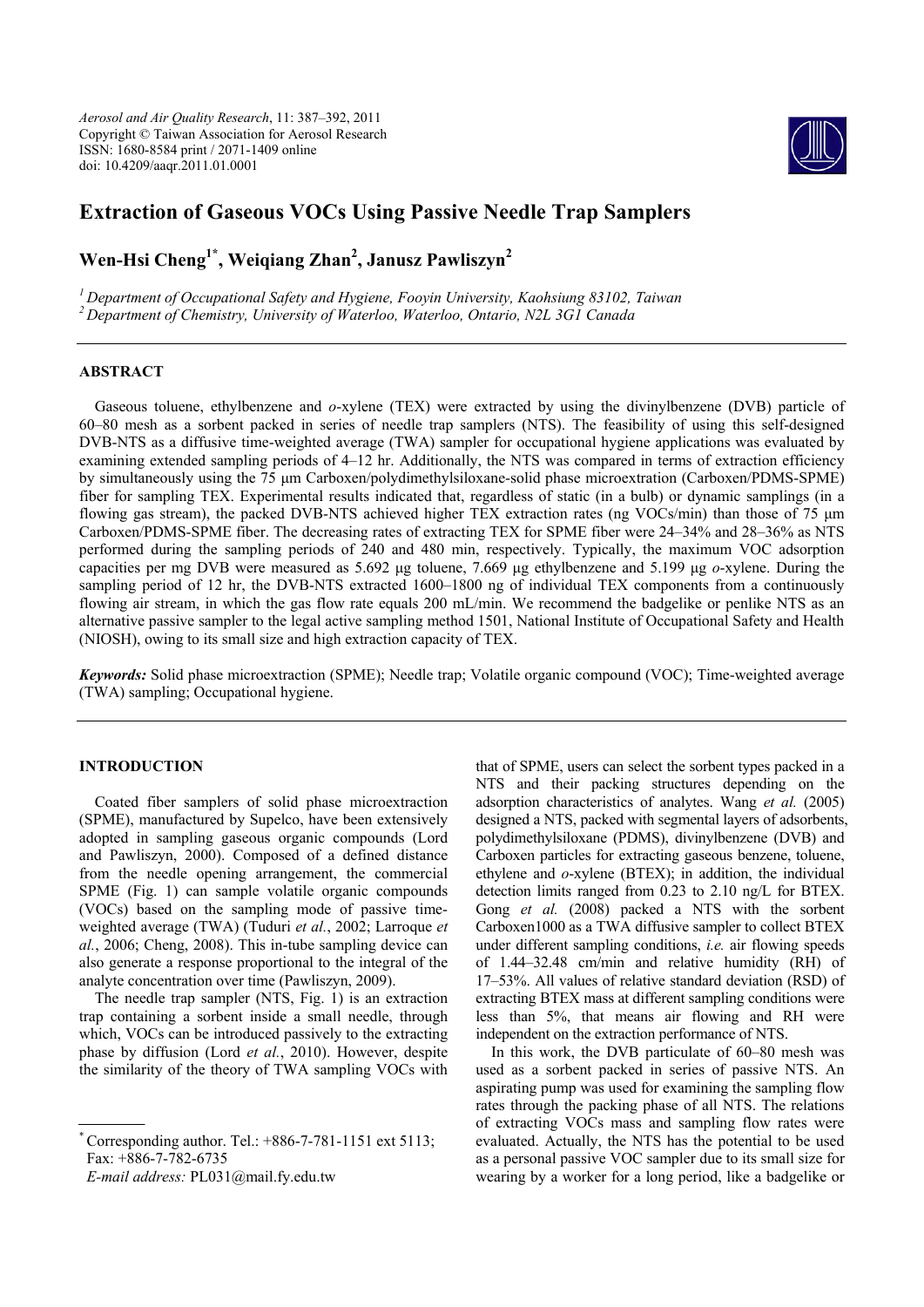

**Fig. 1.** Schematic SPME and needle trap samplers.

penlike sampler (Pawliszyn, 2003; Gong *et al.*, 2008). In order to assessing the feasibility of this self-designed DVB-NTS as a passive sampler for the working place, the long sampling periods of 4–12 hr was also examined. The Carboxen/PDMS coated SPME fiber has been extensively adopted to sample gaseous BTEX due to its strong affinity to BTEX (Koziel and Novak, 2002; Larroque *et al.*, 2006; Gong *et al.*, 2008). Therefore, TEX (toluene, ethylene and *o*-xylene) was also simultaneously sampled using a 75 μm Carboxen/PDMS-SPME fiber for comparing in terms of extraction efficiency of NTS.

#### **MATERIALS AND METHODS**

# *Fundamental Theory of Extracting Gaseous VOCs via a Needle Trap Sampler*

The only mechanism of gaseous VOC transport to the extraction phase is diffusion through the diffusion path in the needle. During this process, a linear gaseous concentration profile  $(c(Z)$ , as shown in Fig. 2) is established along the diffusion path between the small needle opening and the position of the extracting phase, which are characterized by an opening area (*A*) and the diffusion path distance (*Z*). The amount of extracted analyte (*n*) during time interval (*t*) can be estimated by considering the Fick's first law of diffusion (Lord *et al.*, 2010):

$$
dn = AD_m \frac{dc}{dz} dt = AD_m \frac{\Delta C(t)}{Z} dt
$$
 (1)

where  $D_m$  denotes the diffusion coefficient of components sampled by the sorbent inside the needle. The amount of analyte accumulated over time can therefore be calculated as

$$
n = D_m \frac{A}{Z} \int C(t)dt
$$
 (2)

As expected, the amount of extracted analyte is proportional to the integral amount of the sample concentration over time  $(C(t))$  under the constant values of  $D<sub>m</sub>$  for given VOCs, as well as the uniform needle opening area (*A*) and diffusion path distance (*Z*). Notably, Eqs. (1) and (2) are valid only when the amount of analyte extracted onto the sorbent is a small fraction of the equilibrium amount for the lowest concentration in the sample, which can be evaluated based on the RSD of double or triple duplicates of measurements, *i.e.* typically below 5%.

### *Chemicals, Materials and Equipment*

The 3.5′′ long, 22-G stainless-steel needles (ID 0.41 mm and OD 0.71 mm) were purchased from Dyna Medical Corporation (London, ON, Canada). DVB (HayeSep Q, 60–80 mesh size particles) was packed as a sorbent in the NTS. The 75 μm Carboxen/PDMS-SPME were purchased from Supelco (Restek, Bellefonte, PA, USA). The aspirating pump for testing the sampling flow rates of NTS was purchased from Kitagawa (AP-20, Kawasaki, Japan). The 5-min syringe epoxy glue (LePage, Henkel Corporation, Mississauga, ON, Canada) was purchased locally. All gases were supplied by Praxair (Kitchener, ON, Canada) and were of ultra-high purity. Target VOCs (toluene, ethylbenzene and *o*-xylene) were purchased from Sigma-Aldrich (St. Louis, MO, USA).

VOCs were analyzed by Varian 3800 gas chromatograph (GC), equipped with a flame ionization detector (FID). VOC separations were performed using a capillary column of DB-5HS (30 m  $\times$  250 µm  $\times$  0.25 µm) (J&W Scientific, Mississauga, Ontario, Canada). A gas generator (491MB base module, Kin-Tek Laboratories, Inc., LaMarque, TX, USA) produced organic gases with constant emission rates by using permeation tubes, which were certified by Kin-Tek Laboratories, Inc.. The packed mass of DVB particle was measured by a precision scale (ME type, Sartorius,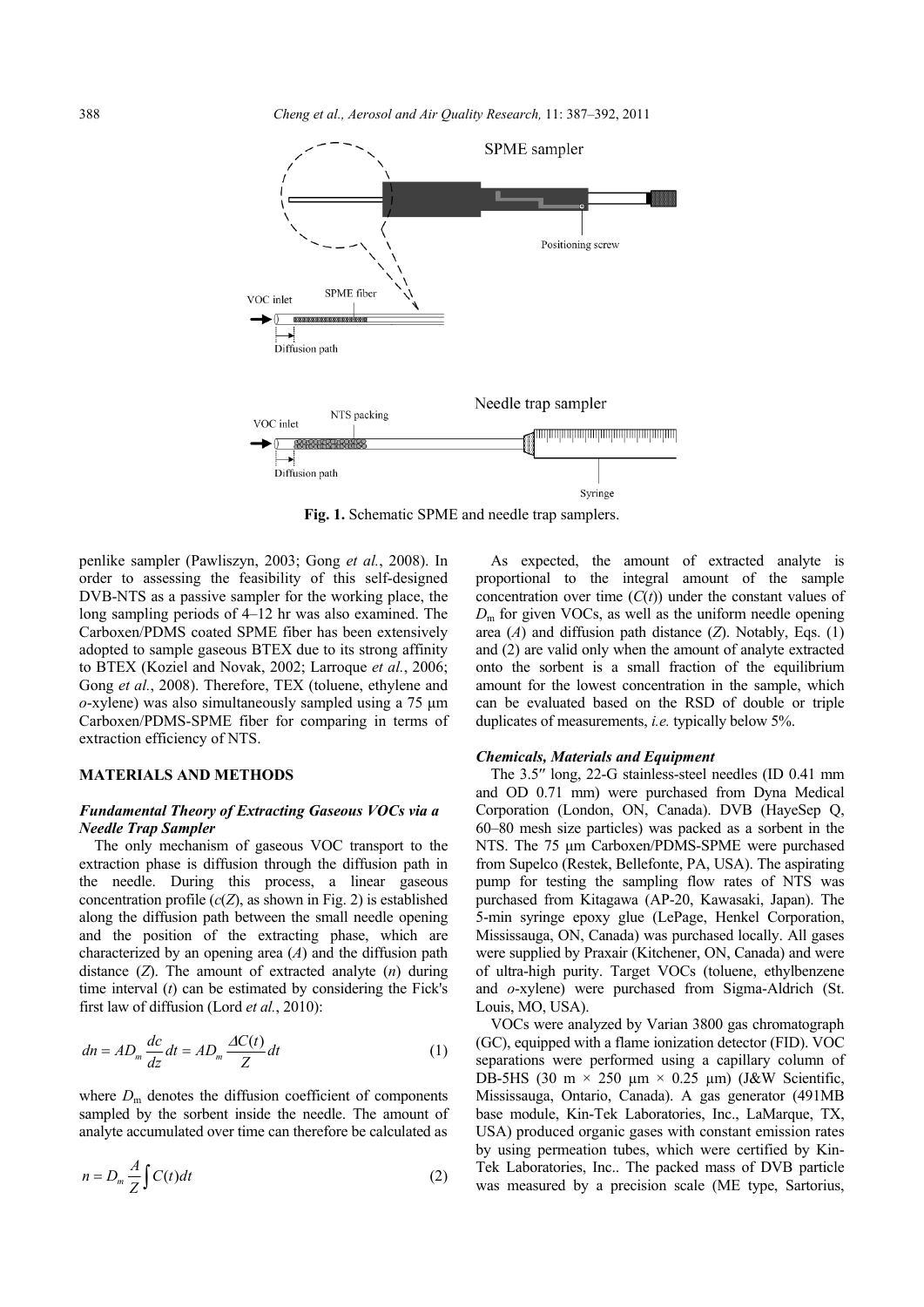

**Fig. 2.** Gaseous VOC concentrations linearly decrease along the diffusion path from the opening of a needle trap sampler.

Germany), which had a minimum reading value of 0.0001 mg, and reproducibility  $\leq 0.0001$  mg.

### *Preparation of Needle Trap Sampler*

The NTS consisted mainly of a stainless steel needle, packed with a 60–80 mesh DVB particle (Fig. 1). Sorbent particles inside the positioned needle must be immobilized without bleeding and with minimum flow restrictions. Therefore, a stainless-steel wire spring plug, was initially fixed in position  $(Z = 10 \text{ mm})$ . DVB particles were then packed by aspirating almost grain by grain until the desired length of 7 mm was packed; *i.e.* the distance of diffusion path is 3 mm. Packing was then completed by applying a slight amount of epoxy glue at the outside end of the sorbent layer, in order to hold the sorbent particles firmly. The average packed DVB mass of all tested NTS were 0.347 mg with a standard deviation of 0.0380 mg, which were weighed by a precision scale. For practically convenient, the other long straight stainless-steel wire were used as the pole for moistening epoxy glue. To avoid complete blockage of the NTS by the epoxy-resin plug, air was also drawn continuously through the NTS packing while the epoxy resin was cured. Finally, the packed DVB inside a NTS was conditioned by heating at the injection port of GCFID under 260°C for 30 min. The prepared NTS was stored at room temperature for future use. Six pieces of NTS were prepared in this study. The packing adsorbent phases of three NTS were of higher porosities, and the others had lower porosities. We adjusted packing pressures by hand for different porosities of the packed adsorbent between NTS.

Until now, the uniformity of packing phase in a NTS has seldom been evaluated. With respect to the sampling procedures for an active NTS (Saito *et al.*, 2006; Niri *et al.*, 2009), the desired sampling flow rates (mL/min), as drawn by an aspirating pump through the packing phase of all NTS in this study, were performed. The RSD for triple duplication tests of sampling flow rates should be less than < 5%. Namely, the filled materials in the NTS should be considered to be uniformly immobilized. We also assessed

the reproducibility of samplers using the RSD of adsorbed VOC mass between different NTS.

## *VOC Sampling and Analysis*

Static VOC samples were prepared by injecting VOCs into a 1000-mL glass bulb. Dynamic VOC samples were initially flushed from the standard gas generator, followed by continuous flowing through a glass sampling tube (Fig. 3). Desired emission rates of the VOCs were achieved by adjusting both permeation oven temperature and dilution nitrogen flow rate flown into the gas generator. The samples were taken in the laboratory under the room temperature controlled by the HVAC system at 25°C. All NTS were used for taking static TEX samples in the bulb, and the NTS of the highest sampling rate was used for the follow-up dynamic sampling.

VOC calibrations were performed for each experiment by using a gas-tight syringe sampler. Also, VOC analysis of both calibrations and TWA samples used the same GC-FID. Both NTS and SPME, extracting VOCs, were injected into the injection ports of GC for desorbing VOCs and subsequent analysis. The desorbing times at the injection port of GC for NTS and SPME were 30 s. The GC oven had an initial temperature of 50°C and increased at 15 °C/min. The final temperature was 180°C and the holding time was 2 min. The time required to reach 150°C was 5 min. Next, the FID detector was heated to 300°C. The carrying gas flow rate was 1.2 mL/min for helium, and the operation mode of the split off was chosen. Notably, following the operation and analysis procedures, no carryovers were available for all samples extracted using NTS and SPME herein.

#### **RESULTS AND DISCUSSION**

# *Tests of the Sampling Flow Rate and VOC Extraction Rate of NTS*

Six NTS were sorted as Group#1 and Group#2, for sampling gaseous toluene of 800 mg/m<sup>3</sup> in a bulb. According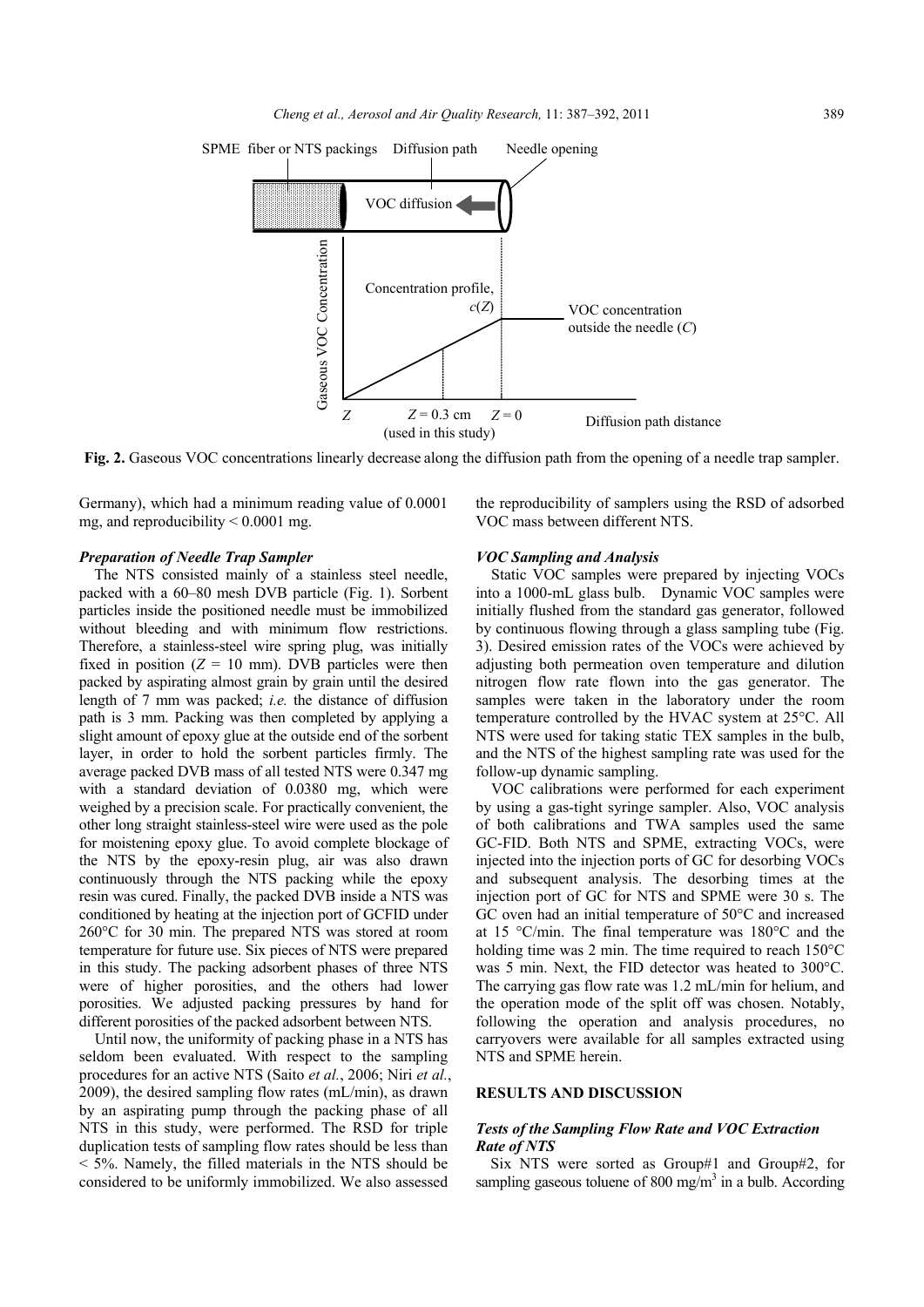

**Fig. 3.** TWA sampling using NTS and SPME.

to Eq. (2), a longer sampling time (*t*), implies a greater amount of toluene (*n*) extracted by NTS under a constant concentration of toluene (*C*). Restated, the sampling flow rate is inversely proportional to the toluene extraction mass. Table 1 reveals that the mean sampling flow rates of NTS Group#1 and Group#2 were 66 and 15 mL/min, respectively, and the RSD values of sampling flow rates for NTS Group#1 and Group#2 were less than 5%, implying that the packed DVB phases were at uniform states. The toluene extracting rates were 2.93–2.99 and 18.51–18.66 ng/min, respectively. Comparing NTS Group#1 and Group#2, the higher flow rates through the adsorbent phase of NTS resulted in lower VOC extraction rates. The RSD of toluene extraction mass for extracting times of 20 and 40 min were less than 5%, which means NTS Group#1 and Group#2 performed satisfactorily reproducibility. Based on an enhanced performance among NTS Group#1 and Group#2, a NTS of the highest extracting rate was applied for a sampling mixture of TEX and then compared with the extraction performance of 75 μm Carboxen/PDMS-SPME sampler.

# *Performance of DVB-NTS and Carboxen/PDMS-SPME for the TWA Sampling of VOCs*

According to the experimental data of static sampling, for the sampling times of 20–90 min for extracting gaseous TEXs of  $800 \text{ mg/m}^3$ , the adsorption fiber of 75  $\mu$ m Carboxen/PDMS-SPME fiber extracted an equilibrium mass for 60–90 min. Namely, the equilibrium extraction mass was nearly 600–800 ng of individual components of TEXs (Fig. 4). However, after sampling for 90 min, the mean individual mass adsorbed by packed DVB in NTS Group#2 were 1975 ng toluene, 2661 ng ethylbenzene and 1804 ng *o*-xylene. In other words, based on the average DVB packing mass in NTS (0.347 mg), the VOC adsorption capacities per mg DVB were 5.692 μg toluene, 7.669 μg ethylbenzene and 5.199 μg *o*-xylene, respectively.

Fig. 5 displays the results of dynamic TEX samplings in the continuous air streams of 200 mL/min. The fiber of 75 μm Carboxen/PDMS-SPME extracted VOCs at the sampling port A and DVB-NTD at port B. Notably, the sampling port A was located at the portion of a higher cross area than that of port B. Restated, the air flow speed at the port

**Table 1.** Sampling flow rates and toluene extracting rates for needle trap samplers used in this study.

| ID of sampler | Number      | Sampling flow rate    | Sampling time     | Toluene extracting mass Toluene extracting rate |               |
|---------------|-------------|-----------------------|-------------------|-------------------------------------------------|---------------|
|               | of samplers | (mean values, mL/min) | $(a, \text{min})$ | $(b, \text{mean values}, \text{ng})$            | (b/a, ng/min) |
| Hollow needle | 6           | $510$ (RSD = 0.5%)    |                   |                                                 |               |
| NTS Group#1   |             | 66 (RSD = $0.7\%$ )   | 20                | 59.7 (RSD = $4.5\%$ )                           | 2.99          |
|               |             |                       | 40                | $117.1$ (RSD = 3.9%)                            | 2.93          |
| NTS Group#2   |             | $15 (RSD = 1.6\%)$    | 20                | $373.1$ (RSD = 2.2%)                            | 18.66         |
|               |             |                       | 40                | 740.2 (RSD = $1.5\%$ )                          | 18.51         |
|               |             |                       |                   |                                                 |               |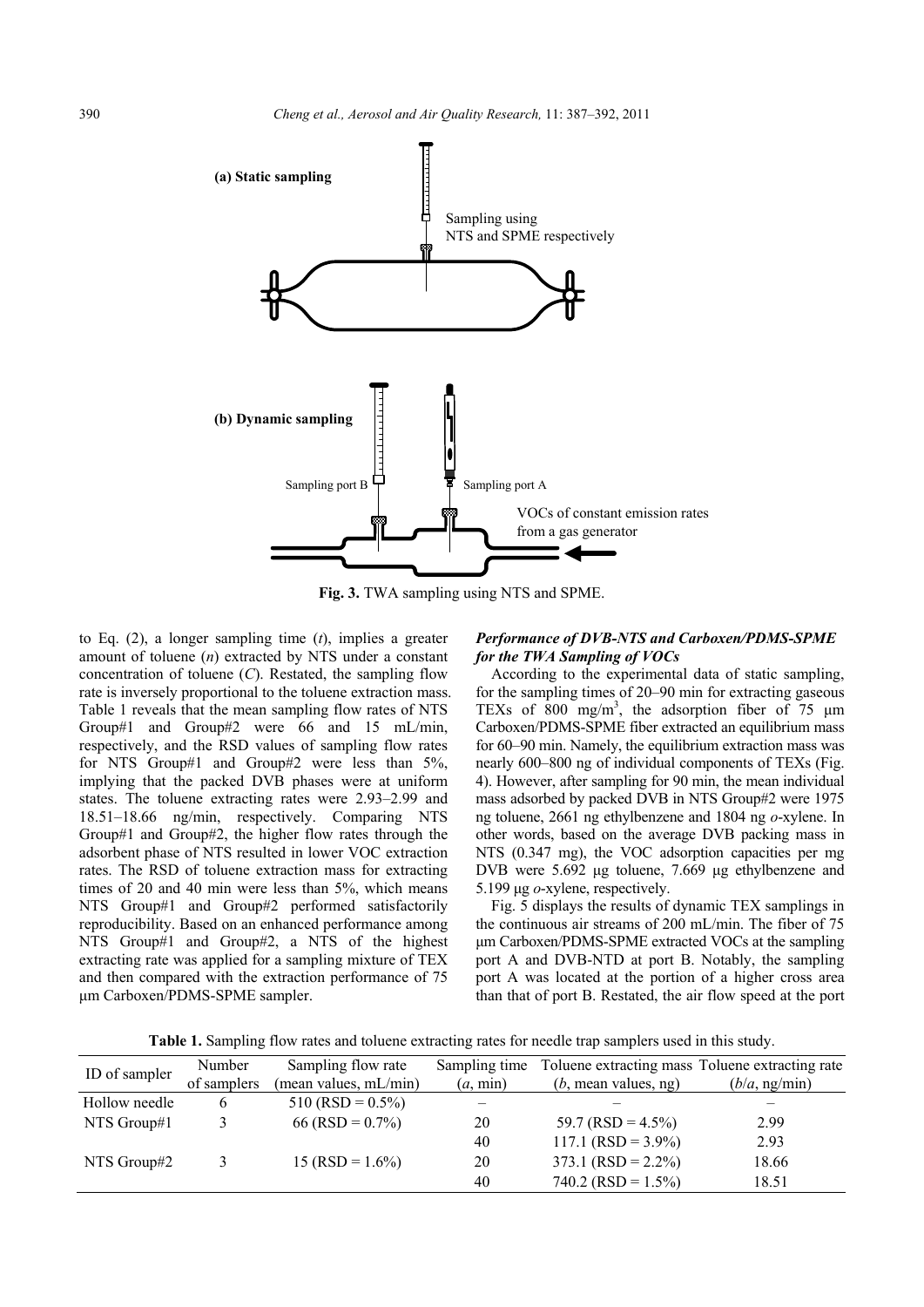

Fig. 4. Static sampling of BTX using SPME and NTS. The individual concentrations of VOCs were 800 mg/m<sup>3</sup>.



Sampling time (hr) **Fig. 5.** Comparison of dynamic sampling of TEX for SPME and NTS.

A was lower and the VOC concentrations were higher than those at the port B. However, in contrast with NTS, even under a higher VOC concentration, SPME fiber extracted a lower amount of TEX for the sampling times of 240 and 480 min. Moreover, the decreasing rates of extracting TEX for SPME were 24–34% and 28–36% as NTS performed during the sampling periods of 240 and 480 min, respectively. The packed DVB NTS achieved higher extraction rates for TEX than those of 75 μm Carboxen/ PDMS-SPME, regardless of static or dynamic samplings.

# *TWA Sampling by NTS for Application as VOC Exposure Sampler among Workers*

Fig. 6 displays the extracted mass of TEX using NTS for an extensive sampling time. With the sampling time ranging

from 4 to 12 hr, the extraction mass of TEX increased linearly. During the sampling period of 12 hr, NTS extracted around 1600–1800 ng TEX. The workers are exposed to organic compounds for not longer than 8 hr on a working day. The NTS was satisfied with its VOC extraction performance, despite for continuous sampling for 12 hr.

The above experiments did not observe competition adsorption of mixed VOCs by DVB-NTS, even when the individual TEX concentrations are as high as  $800 \text{ mg/m}^3$ (around 180–210 ppm). The workers are seldom exposed to gaseous VOCs of such a high concentration like these simulations under a normal operation, except an unexpected leakage of solvents. The competitive adsorption of adsorbent mixture can be disregarded during sampling of VOCs in workplaces by NTS.